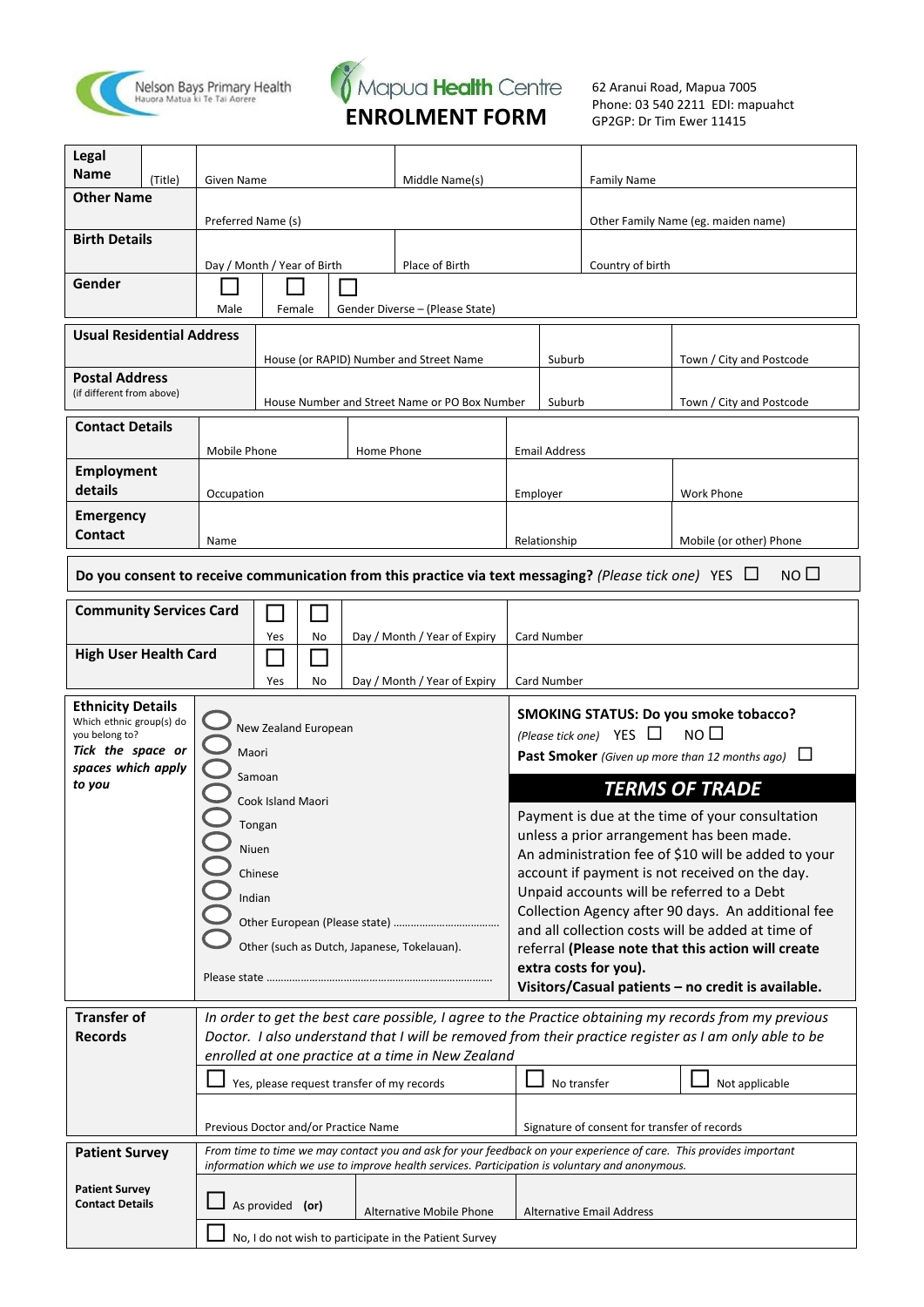## **My declaration of entitlement and eligibility**

| I intend to use this practice as my regular and on-going provider of general practice / GP / health care services.                                                                                                    |  |
|-----------------------------------------------------------------------------------------------------------------------------------------------------------------------------------------------------------------------|--|
| I am entitled to enrol because I am residing permanently in New Zealand.<br>The definition of residing permanently in NZ is that you intend to be resident in New Zealand for at least 183 days in the next 12 months |  |
|                                                                                                                                                                                                                       |  |

 $\Box$ 

#### **I am eligible to enrol** because:

| a   I am a New Zealand citizen (If yes, tick box and proceed to I confirm that, if requested, I can provide proof of my eligibility |  |
|-------------------------------------------------------------------------------------------------------------------------------------|--|
| below)                                                                                                                              |  |

|                                                                            | f you are <b>NOT a New Zealand citizen</b> please tick which entitlement criteria applies to you $(b-i)$ below:                                                                                                     |   |  |  |  |  |  |
|----------------------------------------------------------------------------|---------------------------------------------------------------------------------------------------------------------------------------------------------------------------------------------------------------------|---|--|--|--|--|--|
| $\mathsf b$                                                                | I hold a resident visa or a permanent resident visa (or a residence permit if issued before December 2010)                                                                                                          | □ |  |  |  |  |  |
| $\mathsf{C}$                                                               | I am an Australian citizen or Australian permanent resident AND able to show I have been in New Zealand or intend to stay<br>in New Zealand for at least 2 consecutive years                                        | П |  |  |  |  |  |
| d                                                                          | I have a current work visa/permit and can show that I am legally able to be in New Zealand for at least 2 years (previous<br>visa/permits included)                                                                 | П |  |  |  |  |  |
| e                                                                          | l am an interim visa holder who was eligible immediately before my interim visa started                                                                                                                             | П |  |  |  |  |  |
| $\mathsf{f}$                                                               | I am a refugee or protected person OR in the process of applying for, or appealing refugee or protection status, OR a victim<br>or suspected victim of people trafficking                                           | П |  |  |  |  |  |
| g                                                                          | I am under 18 years and in the care and control of a parent/legal guardian/adopting parent who meets one criterion in<br>clauses a-f above and control of the Chief Executive of the Ministry of Social Development | П |  |  |  |  |  |
| h                                                                          | I am a NZ Aid Programme student studying in NZ and receiving Official Development Assistance funding (or their partner or<br>child under 18 years old)                                                              | П |  |  |  |  |  |
|                                                                            | I am participating in the Ministry of Education Foreign Language Teaching Assistantship scheme                                                                                                                      | П |  |  |  |  |  |
| j                                                                          | I am a Commonwealth Scholarship holder studying in NZ and receiving funding from a New Zealand university under the<br>Commonwealth Scholarship and Fellowship Fund                                                 | П |  |  |  |  |  |
| <b>I confirm</b> that, if requested, I can provide proof of my eligibility |                                                                                                                                                                                                                     |   |  |  |  |  |  |

### **My agreement to the enrolment process**

*NB. Parent or Caregiver to sign if you are under 16 years*

**I intent to use this practice** as my regular and ongoing provider of general practice/GP/health care services.

I **understand** that by enrolling with this practice I will be included in the enrolled population of this practices Primary Health Organisation (PHO) Nelson Bays Primary Health Organisation this practice is contracted to, and my name address and other identification details will be included on the Practice, PHO and National Enrolment Service Registers.

**I understand** that if I visit another health care provider where I am not enrolled, I may be charged a higher fee.

I have been given information about the **benefits and implications** of enrolment and the services this practice and PHO provides along with the PHO's name and contact details.

**I have read and I agree** with the Use of Health Information Statement. The information I have provided on the Enrolment Form will be used to determine eligibility to receive publicly-funded services. Information may be compared with other government agencies but only when permitted under the Privacy Act.

**I agree** to inform the practice of any changes in my contact details and entitlement and/or eligibility to be enrolled.

| <b>Signatory Details</b>                                                                                                       |           |                    |                      |           |  |  |  |  |
|--------------------------------------------------------------------------------------------------------------------------------|-----------|--------------------|----------------------|-----------|--|--|--|--|
|                                                                                                                                | Signature | Day / Month / Year | Self Signing         | Authority |  |  |  |  |
| An authority has the legal right to sign for another person if for some reason they are unable to consent on their own behalf. |           |                    |                      |           |  |  |  |  |
| <b>Authority Details</b>                                                                                                       |           |                    |                      |           |  |  |  |  |
| <i>lwhere</i> signatory is not                                                                                                 | Full Name | Relationship       | <b>Contact Phone</b> |           |  |  |  |  |

|   | ---------------                                                        |
|---|------------------------------------------------------------------------|
|   |                                                                        |
|   |                                                                        |
|   |                                                                        |
|   |                                                                        |
|   |                                                                        |
|   |                                                                        |
| . | .<br>Basis of authority (e.g. parent of a child under 16 years of age) |

| <b>OFFICE USE ONLY:</b> |  |               |  |  |  |  |
|-------------------------|--|---------------|--|--|--|--|
| Photo ID:               |  |               |  |  |  |  |
| ID:                     |  |               |  |  |  |  |
| ID:                     |  | Staff Initial |  |  |  |  |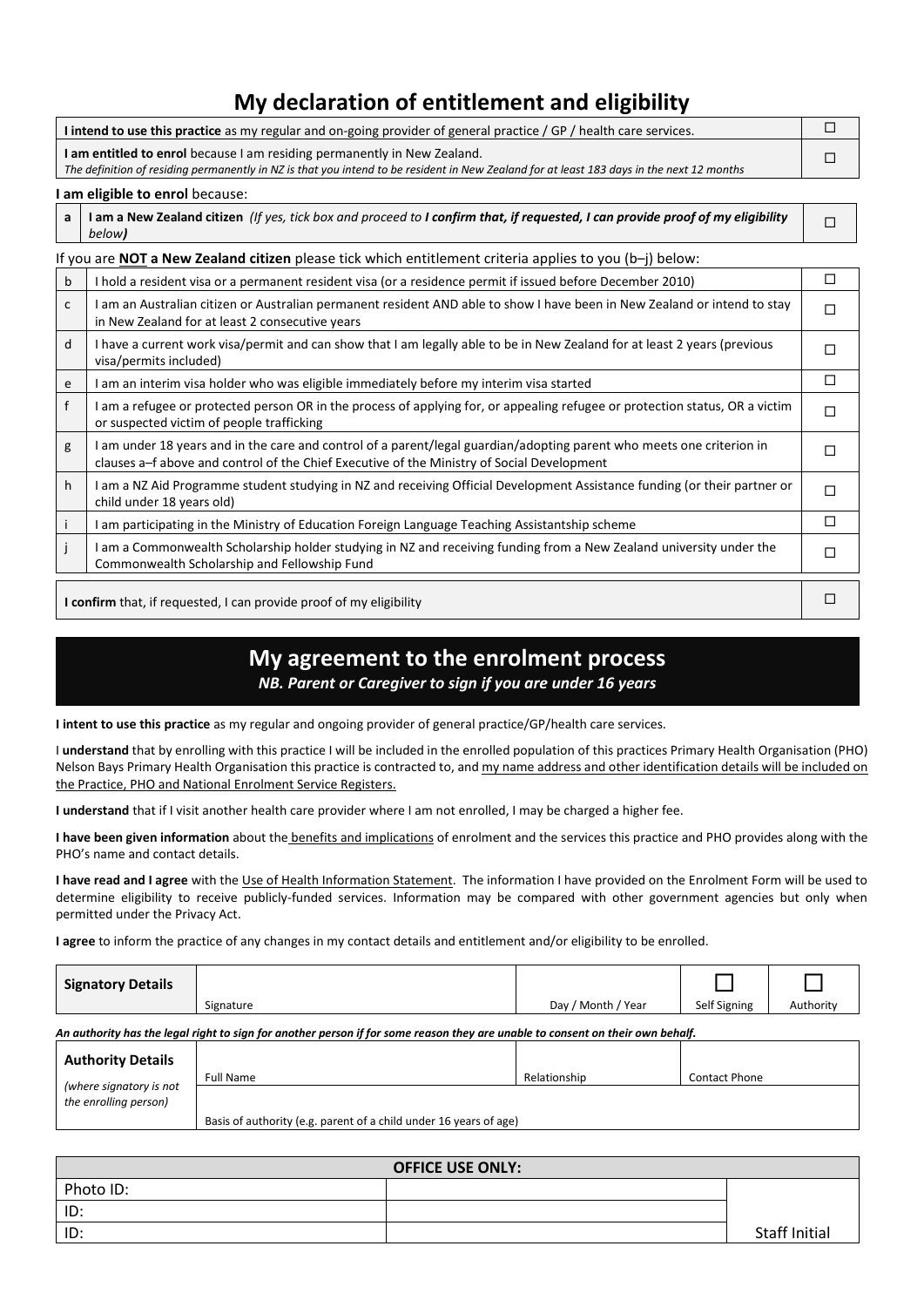# **CURRENT MEDICAL STATUS**

| п<br>П |  |
|--------|--|
| ш<br>ш |  |

| Have you ever suffered from any of the following conditions?<br>Please give details.                                                                |                                                                                |                                        |  |                                                      |                        |                                 |        |  |
|-----------------------------------------------------------------------------------------------------------------------------------------------------|--------------------------------------------------------------------------------|----------------------------------------|--|------------------------------------------------------|------------------------|---------------------------------|--------|--|
| Asthma                                                                                                                                              | Diabetes                                                                       |                                        |  | High blood pressure                                  | Epilepsy               |                                 | Stroke |  |
| Heart disease:<br>Kidney disease<br>Please state                                                                                                    |                                                                                |                                        |  |                                                      | Other:<br>Please state |                                 |        |  |
|                                                                                                                                                     |                                                                                |                                        |  |                                                      |                        |                                 |        |  |
| Have you had any operations? Please state:                                                                                                          |                                                                                |                                        |  |                                                      |                        |                                 |        |  |
| Has anyone in your family (Parent/Brother/Sister/G'Parent/Aunt/Uncle-suffered from any of the<br>following conditions? (Below) Please give details. |                                                                                |                                        |  |                                                      |                        |                                 |        |  |
| Asthma                                                                                                                                              | <b>Diabetes</b>                                                                |                                        |  | High blood pressure                                  | Epilepsy               |                                 | Stroke |  |
| Kidney disease                                                                                                                                      | Heart disease:<br>Please state:                                                |                                        |  | Cancer:<br>Please state:                             | Other:<br>Please state |                                 |        |  |
| Please list any medication that you are taking:<br>Have you ever reacted to medication?<br>If yes what medication?                                  |                                                                                |                                        |  |                                                      |                        |                                 |        |  |
| Are you a smoker?                                                                                                                                   |                                                                                |                                        |  | How many cigarettes a day?                           |                        |                                 |        |  |
| Yes<br>$\sqrt{2}$<br>No                                                                                                                             |                                                                                | How many years have you been a smoker? |  |                                                      |                        |                                 |        |  |
| If you are an ex-smoker:                                                                                                                            |                                                                                | When did you stop smoking?             |  |                                                      |                        |                                 |        |  |
| If you drink alcohol:                                                                                                                               |                                                                                |                                        |  | How much do you consume a week?                      |                        |                                 |        |  |
| Do you exercise regularly?                                                                                                                          |                                                                                | What type of exercise?                 |  |                                                      |                        |                                 |        |  |
|                                                                                                                                                     |                                                                                | How many times a week?                 |  |                                                      |                        |                                 |        |  |
|                                                                                                                                                     |                                                                                | For how many minutes?                  |  |                                                      |                        |                                 |        |  |
|                                                                                                                                                     |                                                                                |                                        |  |                                                      |                        |                                 |        |  |
| When was your last Tetanus vaccination?                                                                                                             |                                                                                |                                        |  |                                                      |                        |                                 |        |  |
|                                                                                                                                                     |                                                                                |                                        |  |                                                      |                        |                                 |        |  |
| Do you have any allergies - please state:                                                                                                           |                                                                                |                                        |  |                                                      |                        |                                 |        |  |
| For women only:                                                                                                                                     | When was your last smear?                                                      |                                        |  |                                                      |                        | Have you had an abnormal smear? |        |  |
|                                                                                                                                                     | Was this your first smear?                                                     |                                        |  |                                                      | If so, when?           |                                 |        |  |
|                                                                                                                                                     | When was your last mammogram?                                                  |                                        |  |                                                      |                        |                                 |        |  |
|                                                                                                                                                     |                                                                                |                                        |  | Woman aged 45-69yrs are entitled to free mammograms. |                        |                                 |        |  |
|                                                                                                                                                     | Would you like to enrol YES / NO                                               |                                        |  |                                                      |                        |                                 |        |  |
|                                                                                                                                                     | Would you like to be enrol for free mammograms when you turn 45yrs<br>YES / NO |                                        |  |                                                      |                        |                                 |        |  |

#### This information is for the use of the Medical Staff only